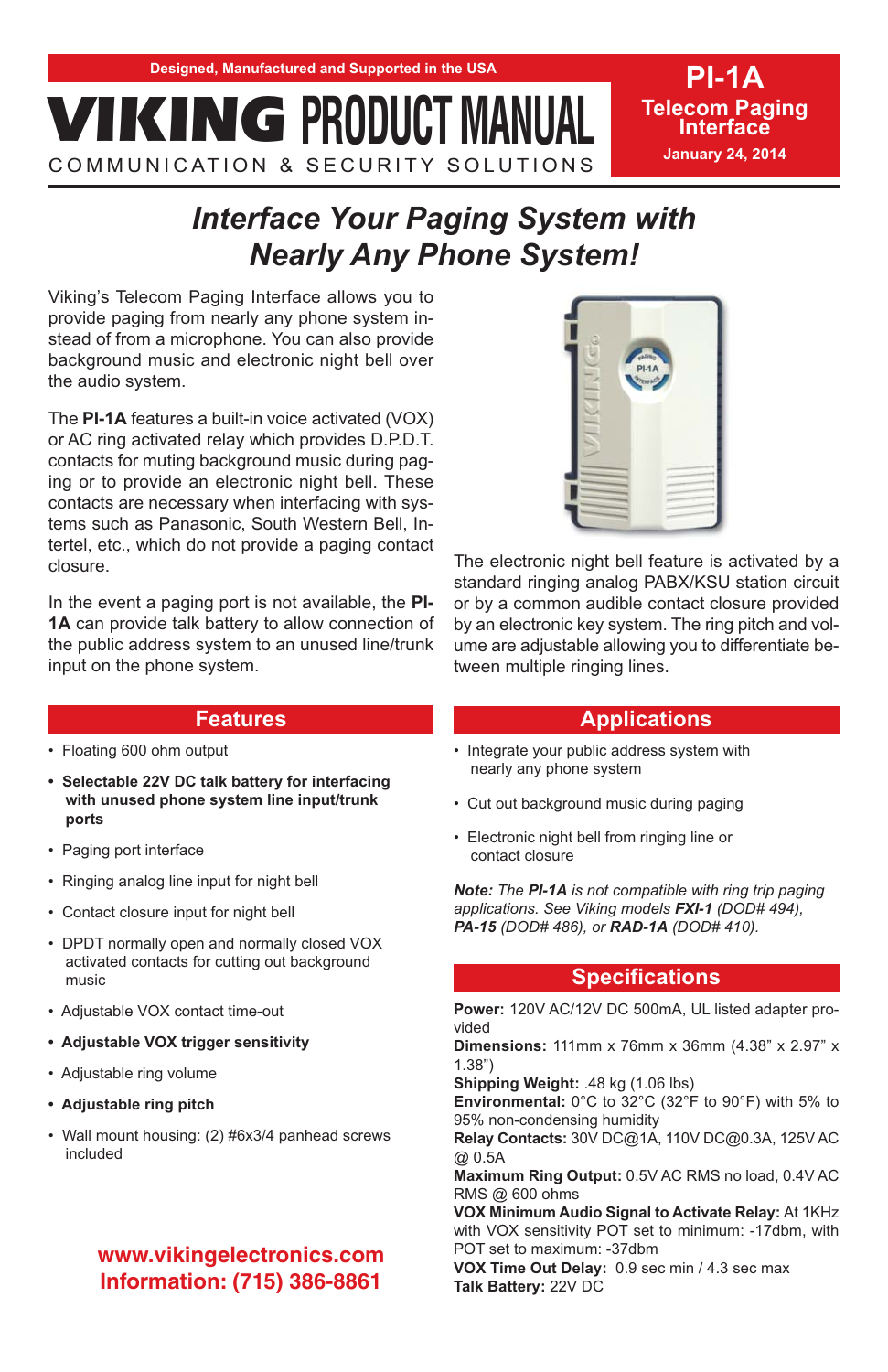# **Features Overview**

*IMPORTANT: Electronic devices are susceptible to lightning and power station electrical surges from both the AC outlet and the telephone line. It is recommended that a surge protector be installed to protect against such surges.* 



# **Installation and Programming**

#### **A. Paging**

#### **1. Paging Port**

| Step 1.   Move the Talk Battery Switch to the PP position.               |  |
|--------------------------------------------------------------------------|--|
| Step 2. Connect terminals 1 & 2 to the paging port.                      |  |
| Step 3. Connect terminals 3 & 4 to a line level input on your amplifier. |  |

*Note: The VOX trigger sensitivity will probably not need to be adjusted unless the PI-1A is disconnecting in the middle of a page (turn clockwise to increase sensitivity if this is the case) or the PI-1A is not disconnecting on periods of silence longer than the VOX time out delay (turn counter clockwise to decrease sensitivity if this is the case).*

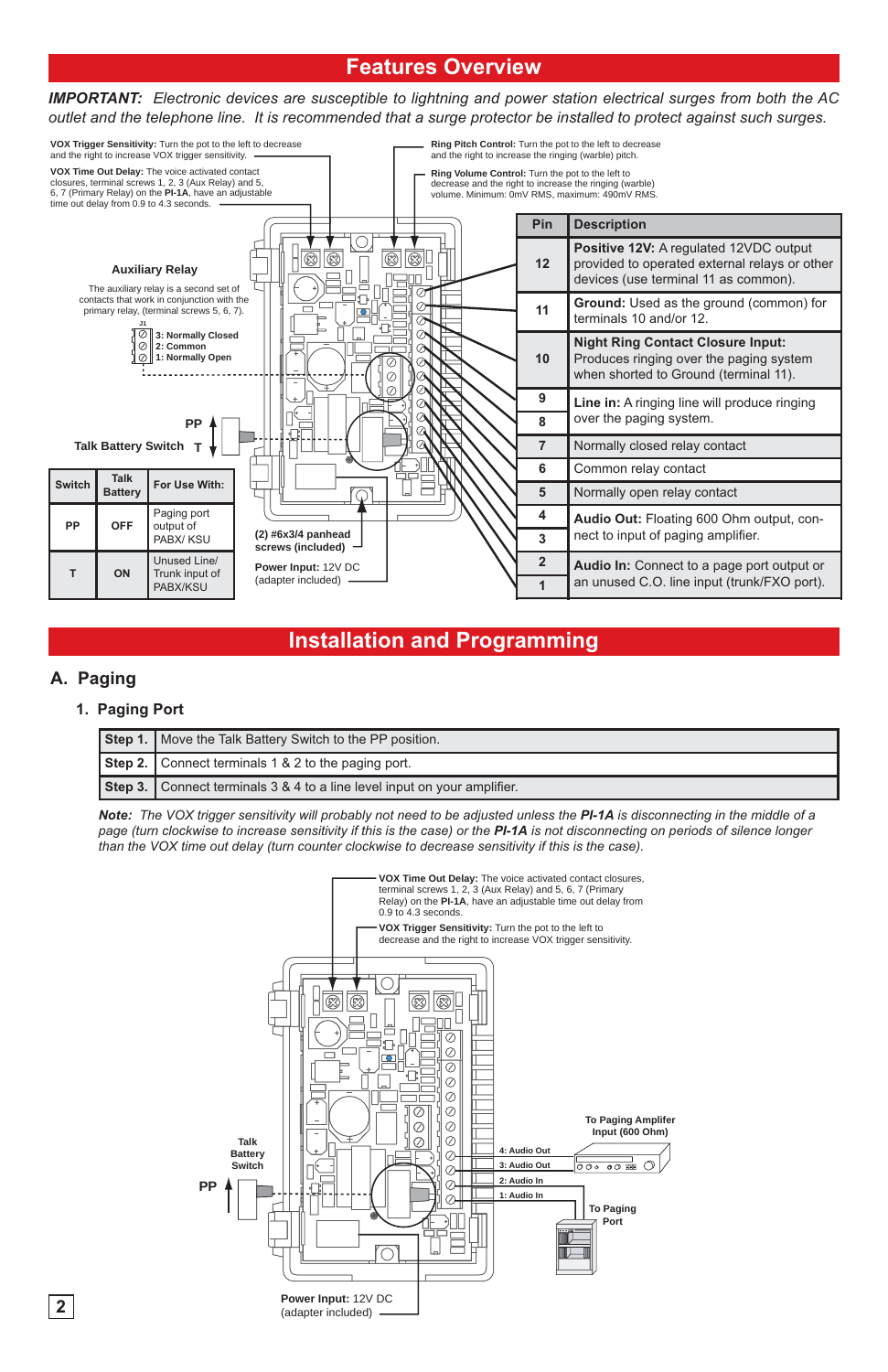#### **2. Trunk / FXO Port**

| Step 1.   Move the Talk Battery Switch to the T position.                |  |
|--------------------------------------------------------------------------|--|
| Step 2. Connect terminals 1 & 2 to the trunk/FXO port.                   |  |
| Step 3. Connect terminals 3 & 4 to a line level input on your amplifier. |  |



#### **B. Adding Background Music to Your Paging System in All Page Modes**

| Step 1. Connect a background music source to terminals 3 & 7.            |  |
|--------------------------------------------------------------------------|--|
| Step 2. Connect a jumper wire between terminals 4 & 5.                   |  |
| Step 3. Connect a line level input on your amplifier to terminals 3 & 6. |  |